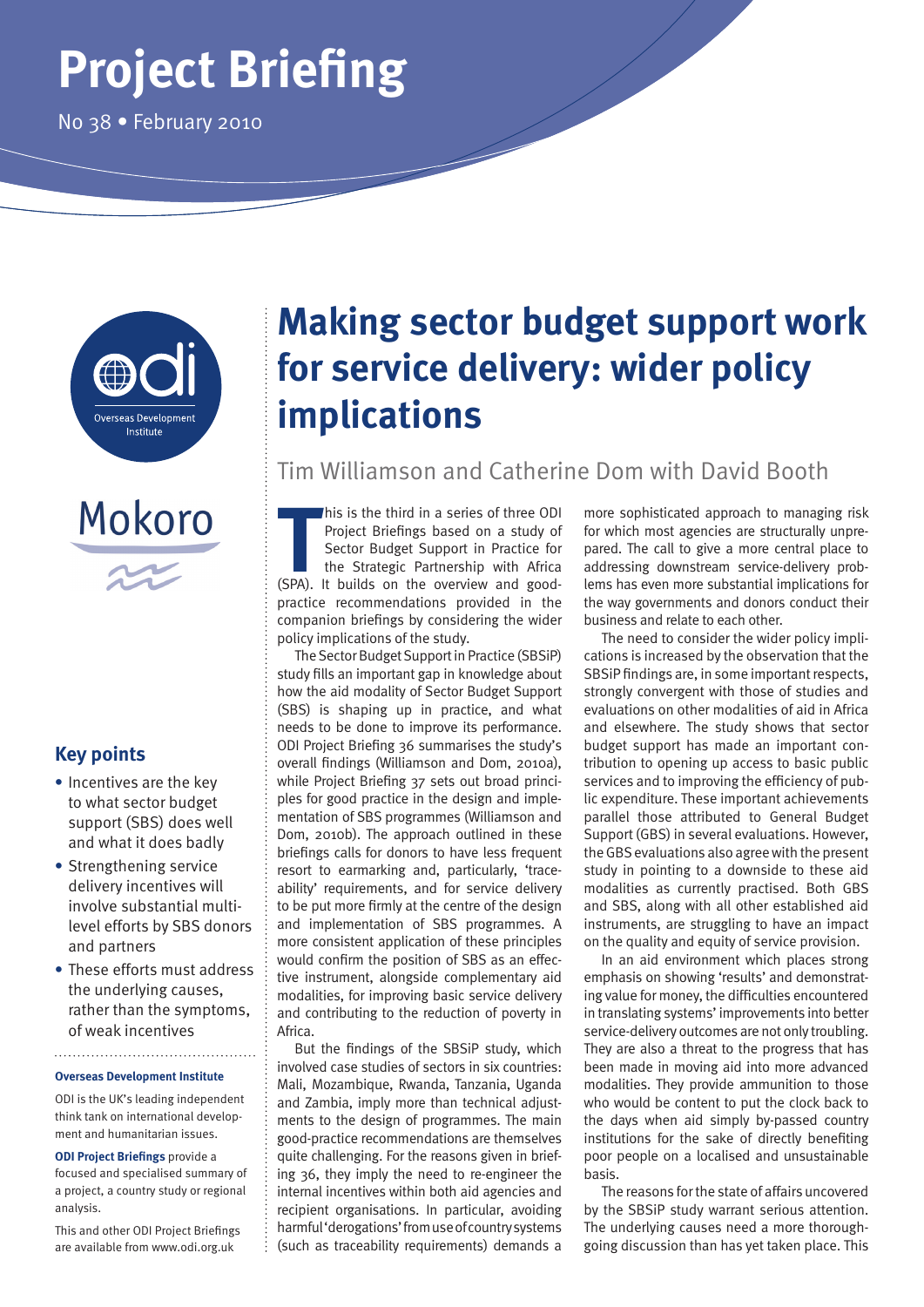briefing suggests three aspects that need priority attention:

- **•** the implications of study findings on the role of incentives in effective aid;
- **•** why 'putting the clock back' would be an inappropriate response; and
- **•** the way forward.

#### **The role of incentives**

An important contribution of the SBSiP study is what it reveals about some of the underlying factors in effective aid. The unusually intensive case studies which were undertaken on the ten sectors and six countries permit a closer consideration of the interests and incentives in play than is ordinarily possible. The key issue that emerges is the problem of the incentives faced by those working within the recipient institutions, the incentives guiding donor behaviour, and their interaction.

What has worked well following the roll-out of SBS has done so because the aid package (budget funding in support of service delivery plus non-financial inputs focused on improving sector policies and systems) has shifted certain incentives in a helpful way. It has reinforced the domestic political impulse to widen access to basic services. It has enhanced the incentive within sector ministries to develop sector policies and rationalise sector spending around service-delivery goals. For these actors, it has weakened the incentive to pursue free-standing donor projects, while donors, for their part, have become less interested in projectmarketing. These positive experiences would have been more common but for the insistence of the majority of donors on the 'traceability' of their funds, which has the effect of diluting the benign incentive effects and reproducing some of the harmful ones associated with project support in a new guise.

What has worked poorly is also explicable in terms of incentives. SBS has had slight impacts on front-line service quality because it has not influenced the incentives of front-line service providers or their managers. This has happened in good part because of the orientation of political leaderships in the study countries. Leaders have become strongly favourable to expanding the volume of public services, because it wins votes and is easy (in part because donor funds help pay for it); but they do not show equivalent interest in quality of provision, in part because it is known to be difficult. Reinforcing this pattern, the non-financial inputs provided in SBS programmes have been focused on upstream policy and systems issues. The business of improving performance at the front line is admittedly very challenging. However, sector planners and their donor counterparts have also had incentives to stay within their respective comfort zones.

On the whole, the positive incentive effects of

providing aid as SBS are well appreciated in the aid community. They form part of the standard case in favour of budget-support modalities, having earlier contributed to the thinking which produced Sectorwide Approaches (SWAps) and other Programme-Based Approaches (PBAs) to aid management at country level. They are recognised explicitly in the evaluation frameworks which are used to assess performance.

The same cannot be said of what the SBSiP study calls the problem of the 'missing middle' in the SBS service-delivery chain or the factors leading to its neglect. The conclusion which follows is that donors and their country partners need to become much more attuned to the incentive mechanisms through which SBS and other aid packages may be expected to influence service-delivery outcomes for the better. They need to pay more attention to potentially perverse incentives, including those affecting their own behaviour and generated, in part, within their own organisations. This will not be easy, but it is essential if SBS is to prove that it can be a really effective instrument for supporting basic public service provision.

#### **On not putting the clock back**

One reason for taking this challenge seriously is that the easier options will certainly make matters worse. The limitations identified in the SBSiP study are not the inevitable consequence of providing SBS, but the result of delivering SBS in a particular way. The case studies do not suggest that any other aid modalities have done or could possibly do better. In fact, they add to the evidence that Common Basket funds and 'vertical programmes' are generally inferior instruments. The remedies that need to be adopted are, therefore, those that address the particular obstacles identified, not ones that would be sure to make things worse. This may seem obvious, but given the tendency of aid policy to follow swings of fashion in the face of evidence, it needs to be stated strongly.

In other words, there is a significant danger that policy reactions to findings such as those of the SBSiP study will be perverse. That is, they will address some symptoms of the malaise by means which only deepen the fundamental problem. A distinct possibility is that the next wave of seemingly fresh policy ideas will be not more but less attuned to the vital incentive issues affecting service delivery. Leaving aside the possibility of a wholesale reversion to a project mode of service delivery, inappropriate reactions would include:

- **•** more derogations from use of country systems and insistence on 'traceability' of funds on the basis of the spurious assumption that this reduces risk and guarantees outcomes;
- **•** new forms of performance-based disbursement which lack a clear and evidence-based concept of how incentives and sanctions are expected to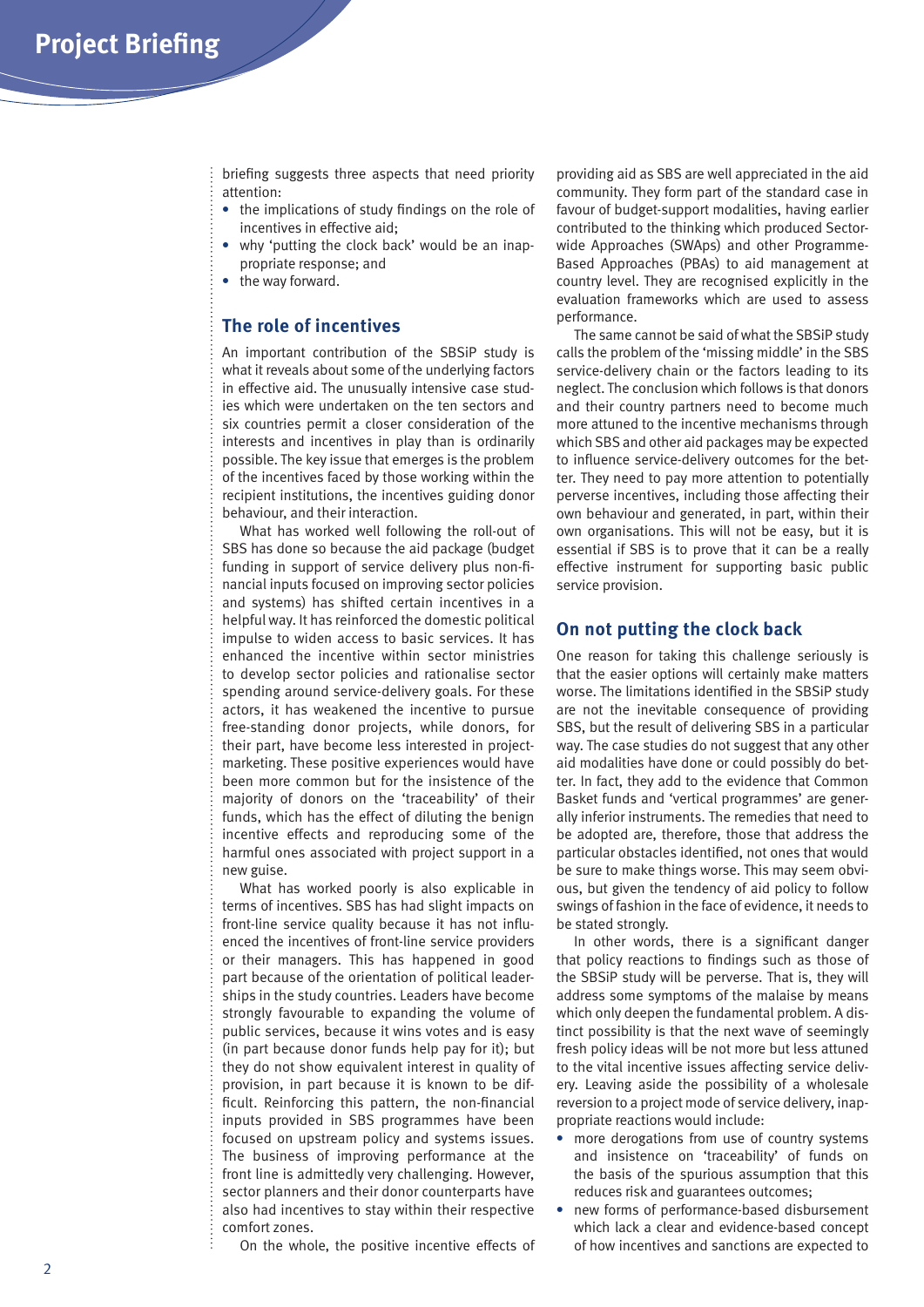feed down, through the 'missing middle', to the actors whose behaviour needs to change;

**•** an exclusive emphasis on 'strengthening the demand side' of service delivery in the absence of evidence on how any increase in pressure from service users might connect effectively with providers' incentives.

As these examples illustrate, what is needed are approaches that are genuinely tough-minded, realistic and comprehensive, not ones that merely sound that way. One elementary fact about servicedelivery systems in developing countries (as in other countries) is that they consist of complex chains of 'principal-agent' relationships, with big breaks and information asymmetries, meaning that it is extremely unusual that incentive effects trickle down to where they are needed and in the form in which they are intended. Another essential observation is that the 'demand' for service improvement is unavoidably weak so long as there are large differences in social status and capacities for collective action between service providers and their clients. This is particularly relevant to access and equity, since these differences are most pronounced for the most vulnerable groups in society. Donors and governments need to think about how to address these challenges, rather than acting as if they did not exist.

#### **The way forward**

As argued in briefing 37, a consistent approach to tackling the shortcomings highlighted in the SBSiP study will involve a concerted effort to change the way the non-financial inputs in SBS packages are delivered. However, it needs to be added that this can only happen as part of a wider effort to understand and act upon what, for want of a better term, we may call the political economy of this aid modality. The way forward therefore includes a change of approach at three levels: programme design; thinking about staffing and aid-effectiveness principles; and agency-wide learning and dissemination.

At the first level, building on the suggestions in the good-practice recommendations, programmes should:

- **•** Shift much of the focus of non-financial SBS inputs (dialogue, conditionality, and technical assistance/capacity development) to the most problematic downstream questions relating to service delivery – and ensure that this happens in aid programmes supporting cross-cutting reforms as well. Begin by investigating what these problems are and making an inventory. Give attention to front-line human resource issues (e.g. absent teachers, under-motivated health workers); the management and supervision of front-line delivery; and the hard facts about accountability to service users.
- **•** Deliver the components of the package in such

a way that they give a central place to ways of improving incentives, especially at downstream levels. This means getting close and trying to understand exactly what is going on before attempting to find ways of securing worthwhile improvements and strengthening incentives. In other words, permit serious systems and institutional assessments to be carried out at the local level (as illustrated by the SBSiP local government case studies in Uganda and Tanzania). Then, from the conclusions of this work, identify actions to improve delivery, and build these into the concept and design of the SBS package.

**•** Consider capacity development and dialogue up-front in the design of the SBS package. Think about whether it is convenient for these elements of the package to be projectised, to give them the required flexibility and responsiveness to emerging issues. Projectisation of such non-financial SBS inputs should not be confused with a wholesale reversion to projects, or indeed with an aid 'portfolio approach' that is motivated merely by donor risk-avoidance.

For the reasons given in briefing 36, doing these things will take sector specialists and counterparts out of their comfort zones. It is not obvious why they should want to do it if there is not a substantial policy drive to take more seriously the service-delivery purposes behind the commitment to SBS. But apart from the challenge of re-engineering incentives, there are two other issues that need attention at the intermediate level. They concern human resource planning and the implications of current aid-effectiveness doctrines.

In the bilateral agencies covered by the SBSiP study, there has been a 25-year trend towards the decentralisation of development cooperation offices to country level and the replacement of project personnel, often technical specialists, with policy and systems advisers, often generalists. At the same time, the closure of projects and the shift to Programme-Based Approaches have had the effect of concentrating staffing in capital cities and virtually eliminating the need for 'field tours'. We would not argue that the generalists who lead sector work are, in general, incapable of adjusting to the kind of downstream design and monitoring agenda suggested above. The issues in question are not necessarily of a highly technical nature. However, under current arrangements advisers have very limited scope for getting out of the office and into the 'field'. A sea change in thinking about priorities will be required to address this problem.

Meanwhile, many donors have been overly influenced by a crude version of the Paris Declaration/ Accra Agenda vision of national ownership of development efforts. On this view, 'aid effectiveness' permits and even requires a scaling-back of donor involvement in sector-specific problems such as those affecting the quality of service delivery. The  $\frac{1}{2}$